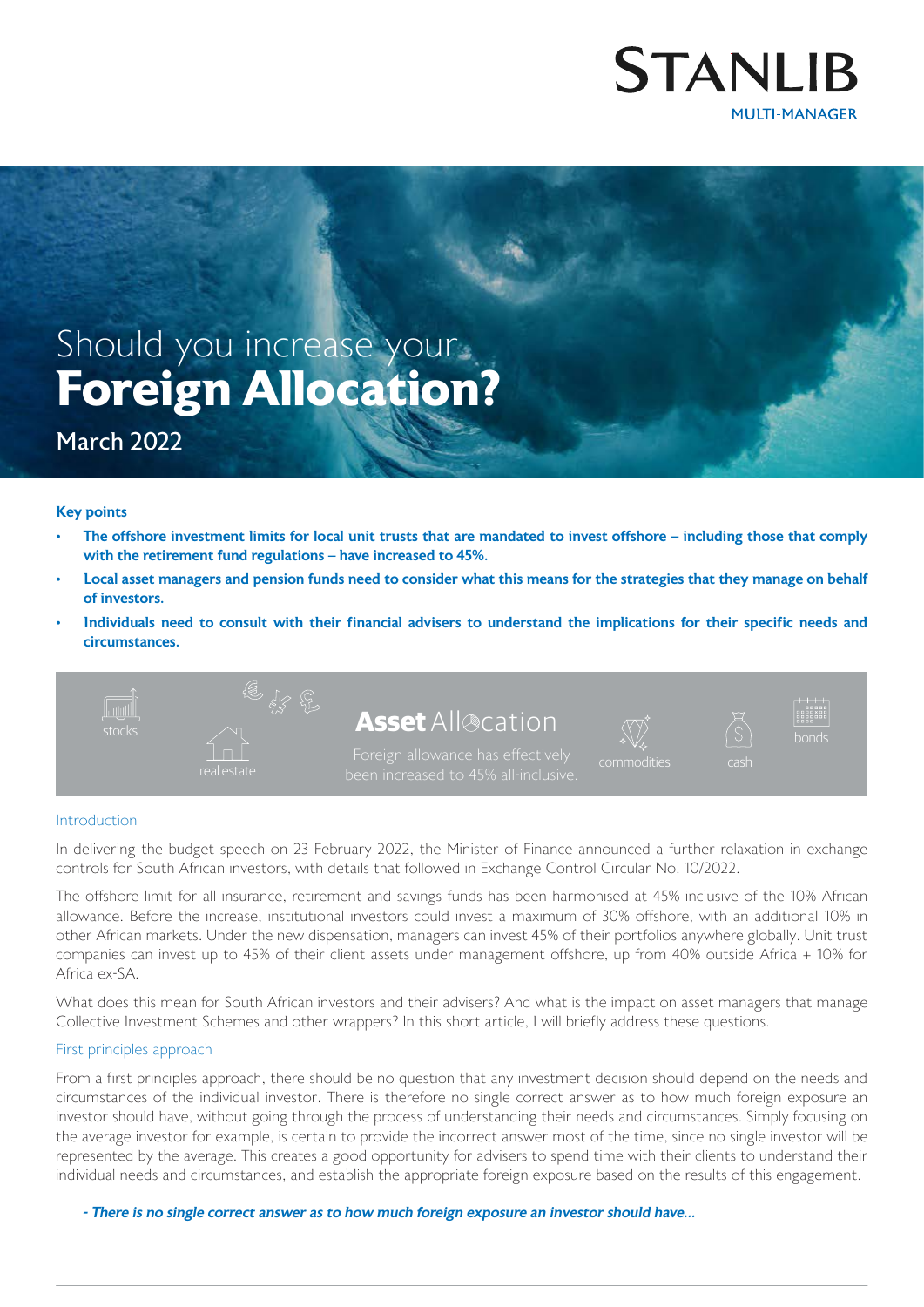### Theoretical optimisation

We can, however, perform a theoretical mean-variance optimisation to establish an efficient frontier of strategic asset allocations that will minimise risk – variance or volatility – for a given level of return; or equivalently, maximise the return for a given level of risk. Although the technical details of this optimisation exercise are beyond the scope of this article, it is important to note that it depends on some key assumptions around expected returns and risk. We also need to include various constraints into this optimisation exercise, including no shorting, no leverage, and the 45% foreign allocation.

The result of this optimisation exercise is a wide range of efficient portfolios that advisers and investors can select according to their specific needs and circumstances. Asset managers can also build and manage portfolios using this efficient frontier and typically will create a range of portfolios, say three or five, along the efficient frontier to meet varying investor needs and circumstances.

## Optimisation results

It is often best to first look at an unconstrained optimisation – beyond the constrains mentioned above of no shorting and no leverage. The chart below shows the asset allocation across the efficient frontier for this exercise. The optimisation is done in real return terms, which implies that we perform the optimisation after the removing the effects of inflation. The reason for this is that nominal returns (returns before inflation) are meaningless in the context of the ravages of inflation to the purchasing power of savings.

You will note that the real returns range from 2% p.a. real, for money market funds, to 9% p.a. real for local equity funds. Please remember that these are long-term expected real returns and actual returns can and will vary significantly from these expectations. Each of the real return expectations also comes with an expected risk, which we model using real volatility and will be part of the efficient frontier which we have not included here.



Unconstrained - using data from 01/1995 to 12/2021

The important thing to note from the chart above is how the foreign allocation reaches just above 40% but does not reach the foreign limit of 45% allowed by the new regulation. An investor looking for a diversified portfolio could therefore consider a 40% foreign allocation as a strategic starting point, ignoring any specific short-term asset class or stock specific views.

### - Optimisation results limit offshore to only 40% - below the new limit of 45%

Given how vocal many market participants have been around the appropriate foreign allocation in an unconstrained world, why does the modelling not allocate more to foreign that the 45% allowed? There are many reasons for this, but the most important two follow.

Firstly, in our assumptions, local equities as a basket, are expected to outperform global equities (also as a basket dominated by developed markets). This follows from a simple assumption of a higher risk premium for local (emerging market) equities